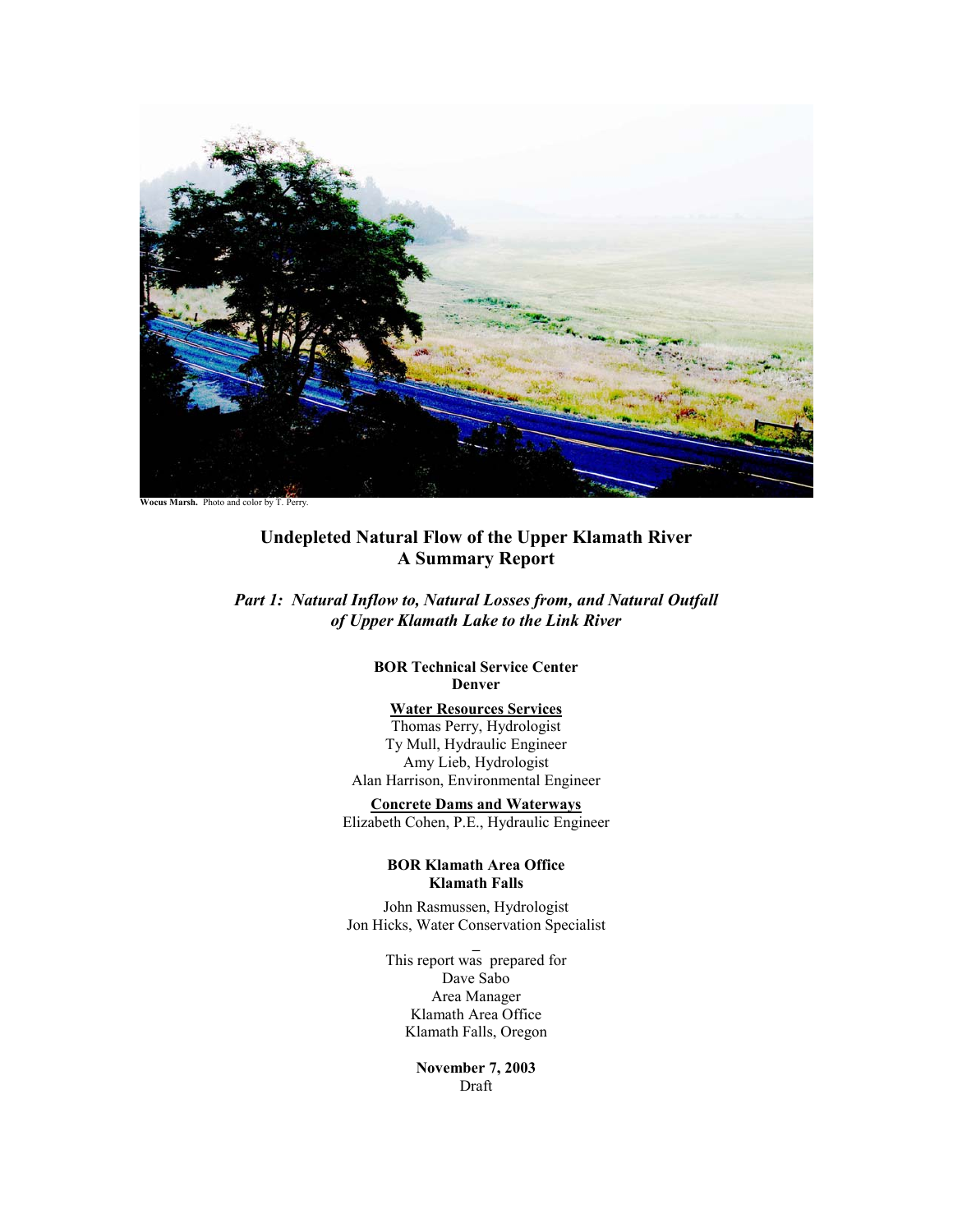### **Introduction –**

This report summarizes Part 1 of the aspects of the investigation and results in determination of the undepleted natural flow of the Klamath River. The area of study for the total scope of this investigation is the Klamath River basin above Keno, Oregon. Principal aspects of Part 1 are related to determination of the natural flow into Upper Klamath Lake, evaluation of the pre-development aspect of the lake and losses that would be incurred due to pre-development marshland and evaporation associated with the lake, and resulting natural outfall to the Link River at Klamath Falls. There evidently are no earlier studies that evaluate changes to the natural watershed above Upper Klamath Lake and adjust recorded streamflows to natural conditions based on changes in flow that are due to irrigation developments and reclamation of natural marshlands, or to changes in the natural system of Upper Klamath Lake and the consequent affect on the natural outfall to the Link River. A similar assessment of the resulting losses to the flow at Keno due to the pre-development natural aspect of Lower Klamath Lake is considered in Part 2. The period of record considered in this investigation for reconstruction of natural flows is from 1949 to 2000, a period of 52 years. Methods used in evaluation of the natural flow for the Link River are described.

## **Present-day view of the Upper Klamath Basin, and changes from predevelopment conditions –**

For any chosen period of record, an assessment of natural streamflow must take into account changes that have occurred in the watershed above the location at which a determination of natural streamflow is desired. All of the watershed alterations that potentially affect changes in streamflow must be surveyed, and examined. Some changes may have a minimal, or negligible, impact. Other changes may be accounted for, and depending on the methods used, the alterations to streamflow can be representatively determined. Many changes, however, may have an impact that is very difficult to assess, or may affect the timing and alter the volume of streamflow in such a way that the alterations noted have little overall impact except for large flows or flood events.

## *Wood River Valley –*

Within the area of the Klamath River watershed that is tributary to Upper Klamath Lake there have been considerable changes that have altered the appearance of the landscape and changed the character of the watershed. Before development, the Wood River Valley most likely appeared as a grassland prairie with ground-water seeps and wetlands scattered along the valley floor. Streams flowing eastward from the Cascades, and southward from the flank of Mount Mazama, as well as from springs along the eastern valley wall, had attendant riparian marshes that supported sedges and rushes. These riparian marshlands probably had within them stands of Birch, Alder, Willow (*Populus* sp, *Salix* sp), Ash, Dogwood, and Elderberry, all of which are water loving trees or shrubs. Today, the Wood River Valley has been extensively reclaimed for pastureland. The riparian marshes and stands of trees are mostly gone except for those noted presently along the margin of the valley floor such as along Crooked Creek, and along Fort Creek, and in the vicinity of Wood River Springs. Streams flowing into the valley have been extensively re-channeled and diverted for flood irrigation of the pastureland. A network of drains collects end-field losses and ground water from irrigation applications and percolation losses. This drain water is successively distributed into ditches and laterals to again be used to irrigate additional pastureland. Percolation losses from flood irrigation also recharge the basin-fill ground-water reservoir of the Wood River Valley and cause increased ground-water underflow into Upper Klamath Lake. Numerous wells penetrating the basin-fill produce artesian ground water from a regional basalt aquifer that is under confined conditions. Such water is used for irrigation, some stock watering, and other uses. Many of these artesian wells are uncapped and may be observed to be freely flowing. The consequence of these wells on ground-water discharge to Upper Klamath Lake from the regional aquifer is difficult to assess and was not determined.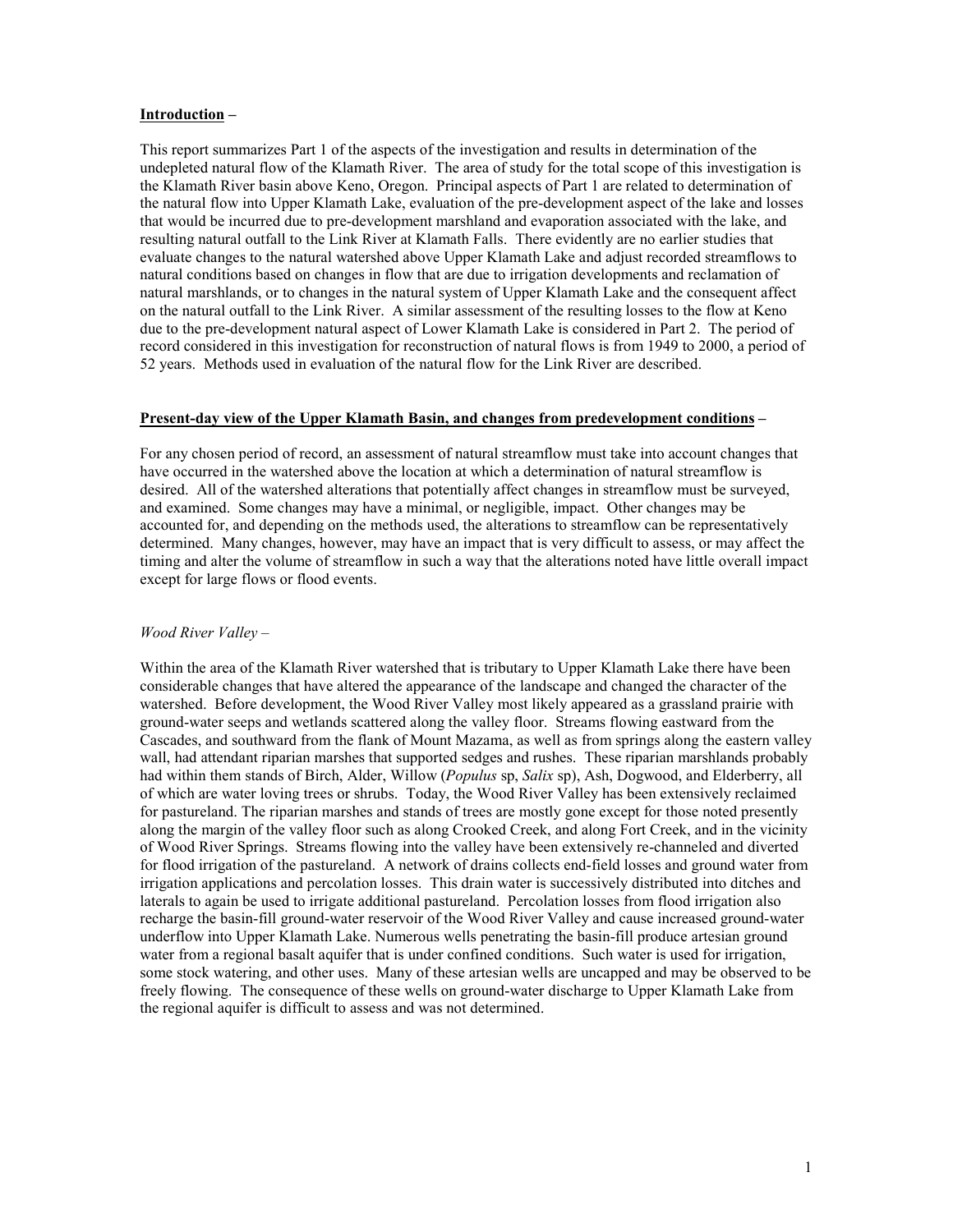#### *Sprague and Williamson Rivers –*

Similar changes may be noted along the streamcourse of the Sprague River. Much of the marshland and valley-bottom wetland in the upper Sprague, in the vicinity of the towns of Beatty and Sprague River, has been reclaimed and is irrigated. The primary crops include alfalfa and hay grass. Water is diverted from the Sprague just above its confluence with the Williamson River for irrigation of land on the Williamson delta adjacent to Upper Klamath Lake. However, along the streamcourse of the Williamson River, to which the Sprague is a tributary, there are few changes in the stream reach below Klamath Marsh. Although some of the wetlands of Klamath Marsh have been drained and reclaimed, much of the irrigation in the upper Williamson takes place above Klamath Marsh. Alfalfa and hay grass are the primary crops.

Within the Sprague and Williamson watersheds, and especially that of the Sprague, numerous wells pump from the confined regional aquifer. Assessment of the effect of this pumping on streamflow and inflow to Upper Klamath Lake was not assessed.

#### *Other changes in the Upper Klamath watershed -*

Other changes in the watershed include clear-cutting for timber harvest, land clearing for pasture and ranching, suppression of fire in forested areas, and the consequent invasion of juniper which forms stands in clearings and in areas adjacent to forest land that were not previously known to have juniper. Extirpation of beaver, channelization and diking of streamcourses for flood control and land reclamation, and roadway encroachments, have consequently reduced detention of streamflow and changed the character of stream baseflow from that incurred under natural conditions. These aspects are very difficult to assess on a monthto-month basis. Well managed forest clear-cutting may have little overall hydrologic impact. Invasion of juniper may offset increased runoff from agricultural clearings. The hydrologic consequences from changes such as clear-cutting, land clearing, and juniper encroachment, may offset one another to produce little end result or noticeable effect. The changes from extirpation of beaver are readily seen in channel entrenchment and the loss of woody debris within or adjacent to stream channels, loss of extended stream baseflow, loss of flow detention in higher flow events, and the elimination of detention losses to evaporation, bank storage, and to attendant marshes that were caused by beaver ponds.

A general conceptual view of the Upper Klamath watershed is given in Figure 1. The description given with the figure caption explains the conceptual process required to estimate pre-development natural flow.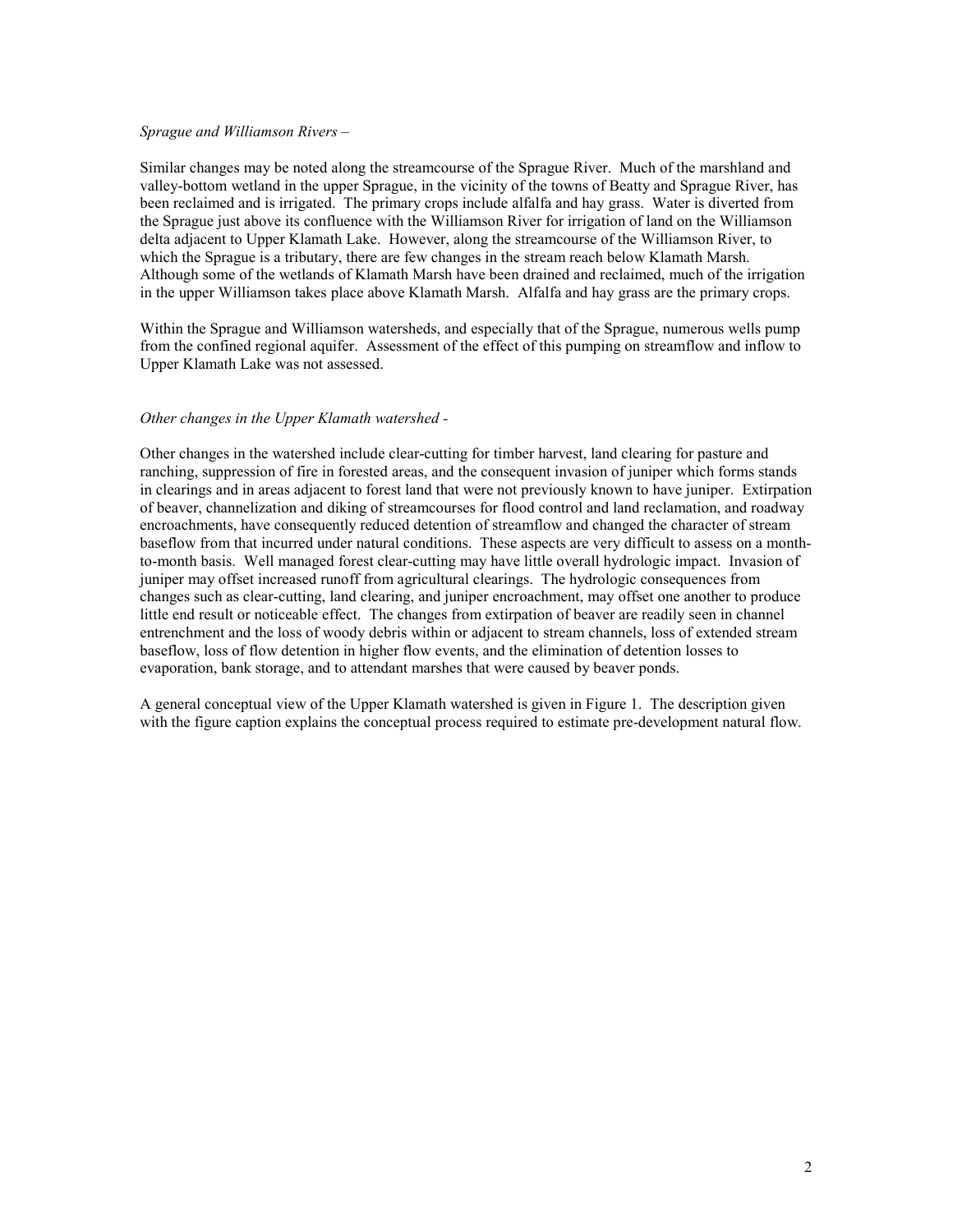

Figure 1. Cartoon of present-day watershed of Upper Klamath Lake. For a generalized view of the water budget shown in this conceptual view, changes in streamflow due to current conditions are indicated by  $(+)$ for gains in flow or (-) for losses in flow. As a general rule for the water budget, + and – factors in the watershed above the lake must be reversed to determine undepleted natural inflow to the lake, and must consider unaccounted natural losses that were reclaimed by development. Assessment of Upper Klamath Lake as a natural water body and determination of undepleted natural flow at Link River requires simulation of the lake based upon the determined natural inflow tributary to the lake for a chosen period of record, and the dynamic changes in lake storage, lake wetland marsh evapotranspiration, and water surface evaporation that would have occurred under natural, pre-development conditions.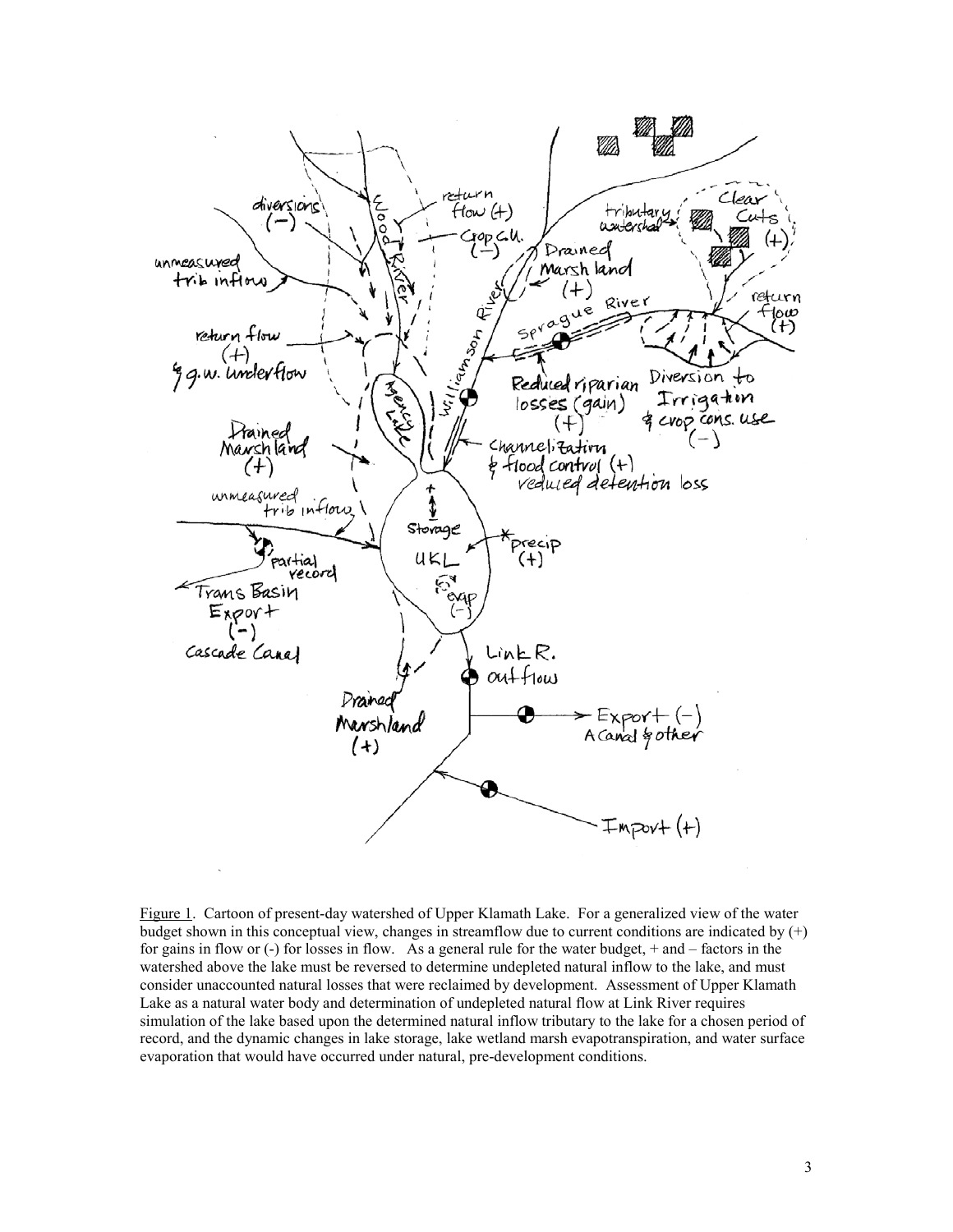### **General methodology for determining the natural inflow to Upper Klamath Lake –**

The general method used in the reconstruction of natural flow for the Sprague and Williamson Rivers is similar to that used by the Engineering Advisory Committee to the Upper Colorado River Commission in the reconstruction of the undepleted natural flow of the Colorado River. The procedure for reconstruction of the undepleted natural flow is to add depletions due to irrigation and other uses to the gaged flow, subtract from the gaged flow the return flows caused by those uses, and subtract from the gaged flow the use that would have been incurred by natural marshland that has been reclaimed for irrigation uses. In addition, the change in evaporation (a loss or gain to flow) caused by the estimated change in open water surface of the stream now having undepleted flow is algebraically added to the estimated undepleted flow. Because this adjustment for evaporation was seen to be much less than 0.1 percent of the final determination for the undepleted natural flow reconstructed for the various segments of the Colorado River, and its tributaries, the adjustment for evaporation changes in open water surface area for the Sprague and Williamson was not assessed. However, an extensive evaluation was completed regarding irrigated areas and attendant consumptive uses within the Sprague and Williamson watersheds. Reclaimed natural marshland areas were also assessed and the restored natural flow for each of these streams accounts for these changes.

The natural inflow from the Wood River Valley to Upper Klamath Lake was determined, in part, by transference of watershed characteristics and rescaling of gaged flows from nearby watersheds to ungaged watersheds along the east flank of the Cascades that produce inflow to Upper Klamath Lake. Correlation analysis was used to determine the longer-term flow history of streams within the Wood River Valley that already had natural flow gaging records of sufficient length. For spring-fed streams such as those on the east side of the Wood River Valley, estimated natural flows were reconstructed from either incidental and miscellaneous flow measurements made by the USGS, and others, or estimated in part from gaging station records and measured flows existing at inflow nodes to the Wood River Valley. Because the developed records for these determined flows are already naturalized and for nodes at the outer edge of the valley floor, losses incurred by inferred natural riparian areas along streamcourses traversing the valley floor were subtracted from those respective flows to determine the natural inflow from each stream, or group of streams, to Upper Klamath Lake. Use of these methods obviated the need for adjustments to streamflow to account for irrigation practices, and thereby reverse the affects of irrigation diversions, application of irrigation water, incurred crop consumptive uses, incurred percolation losses to the ground-water reservoir, and evaluation of return flows that would have been necessary to account for present development conditions and restore these flows to undepleted natural flow.

### **Statistical methods used in reconstruction of supporting records –**

Reconstruction of missing values in meteorological and gaging station records of interest was accomplished through correlation analysis by using a variety of linear and curvilinear line-fitting procedures. The implemented methods are similar to those used by Ried, et al. (1968), for the extension of streamflow records in Utah. Given a sufficient number of concurrent values between two records of which one is missing some values, the objective of these procedures is to then fit the best line of correlation for recovery of the most representative and likely variability estimated to be existent in the missing portion of the record being reconstructed. Records longer than about 12 years were reconstructed on a concurrent month-bymonth basis with another similar, nearby, yet generally longer-term record and reassembled into the resulting synthetic time series representing for the longer-term gage record. Explained variability, given by the sample coefficient of determination,  $r^2$ , is used as a guide, but not as a rule, in the assembly of such reconstructed records.

Reconstructions accomplished in this study are for gaged flow records of presently occurring natural undepleted flow, and for meteorological records used in aspects of the study. For some streams within the Wood River Valley, reconstructions were accomplished by adjustment of watershed characteristics and correlation of the seasonal character of gaged flows with monthly and seasonal total precipitation to produce a reconstructed record. For some flow records, estimated monthly flows determined from daily flows and incidental measured flows were correlated with monthly flows gaged in adjacent watersheds so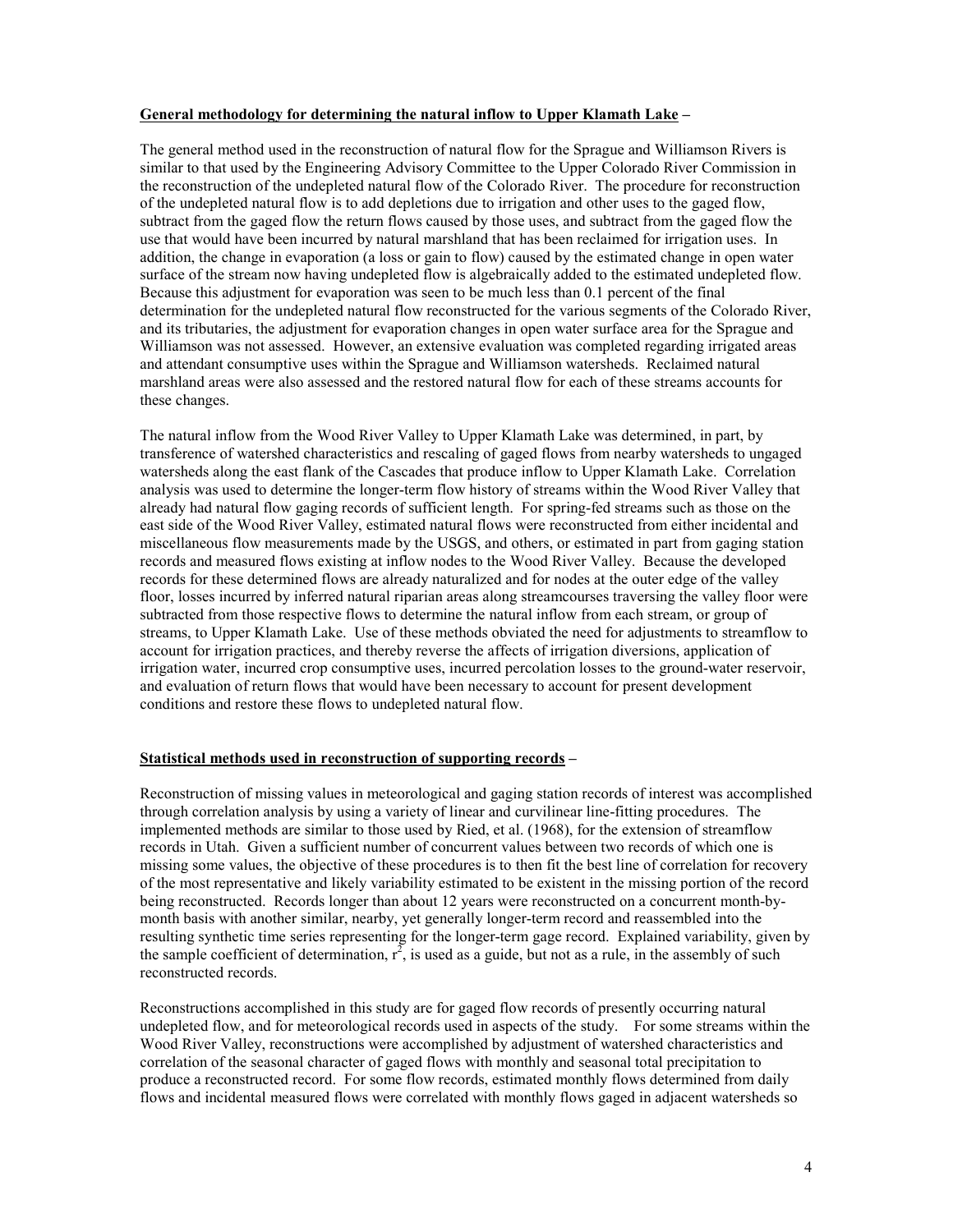that a representative time-series was developed which reproduces the estimated monthly flow and seasonalflow character likely to be seen for these streams.

### **Water-budget approach for Sprague and Williamson Rivers –**

Because the Sprague and Williamson Rivers do not have well developed and transmissive valley fill alluvial aquifers, and because most of the irrigation diversions from these streams irrigate land that is in proximity to the stream, irrigation return flows may be considered due to field runoff from flood irrigation and not drainage to the stream of irrigation percolation losses that recharge a ground-water reservoir hydraulically connected to the stream. As such, these return flows are not delayed significantly in returning to the stream after the application of diverted water to the irrigated field. This water, therefore, is reasonably accounted at the gage and would have been considered a factor in diversion from the stream and irrigation of crops if otherwise delayed by ground-water drainage to the stream. Therefore, the net impact to the gage is from the net consumptive use incurred by the crops being irrigated as this is the amount of water lost and not appearing at the gage. Adjustment of the gaged record to natural conditions must also account for the losses that would have been incurred from natural riparian marshlands that were reclaimed for irrigation uses. The water budget for natural flow at the gage is straightforward:

natural flow = gaged flow + crop net consumptive use – reclaimed natural marshland net evapotranspiration

Crop net consumptive use may be defined as potential crop evapotranspiration less effective precipitation. For marshland, this same definition applies. Marshland net evapotranspiration is simply the potential evapotranspiration that may occur from the marsh less effective precipitation. Because not all precipitation is sufficient to offset potential evapotranspiration, only the part that is effective in doing so is considered. These uses by crops and marshes were calculated using a modified SCS Blaney-Criddle model. Meteorological data from several nearby data-collection platforms were used in supporting the calculations, and included monthly precipitation and monthly average temperature for the period 1947 through 2002. Although many meteorological records were fairly complete, nearly every record required reconstruction of missing values to gain a complete time series for the selected period of analysis.

### **General methodology for simulating Upper Klamath Lake –**

Once the natural inflow to Upper Klamath Lake has been determined, all of the natural factors affecting the lake as an hydrologic system must be evaluated and implemented in a simulation. Conceptual development of the simulation must consider factors affecting outflow from the lake such as evapotranspiration from natural marshlands associated with the lake, evaporation from the open water surface of the lake, elevation of the lake water surface and resulting outfall from the lake, and water resident in storage in the lake. Because storage within the lake inundated natural wetland marshes associated with the lake, the lake wetland marshes comprise part of the storage capacity of the lake. Because the open water surface of the lake is bounded by a natural marshland perimeter, the open water surface area of the lake is conceptually fixed and does not vary. For Upper Klamath Lake under predevelopment natural conditions, the following were noted or conceptually developed from materials that were researched:

| Maximum volumetric capacity above the sill elevation768,000 ac-ft (estimated)           |  |
|-----------------------------------------------------------------------------------------|--|
| Lake surface elevation at maximum volumetric capacity 4145.0 ft above USRS datum        |  |
| Sustained average discharge at maximum volumetric capacity9,280 cfs or 600,000 ac-ft/mo |  |
|                                                                                         |  |
|                                                                                         |  |
|                                                                                         |  |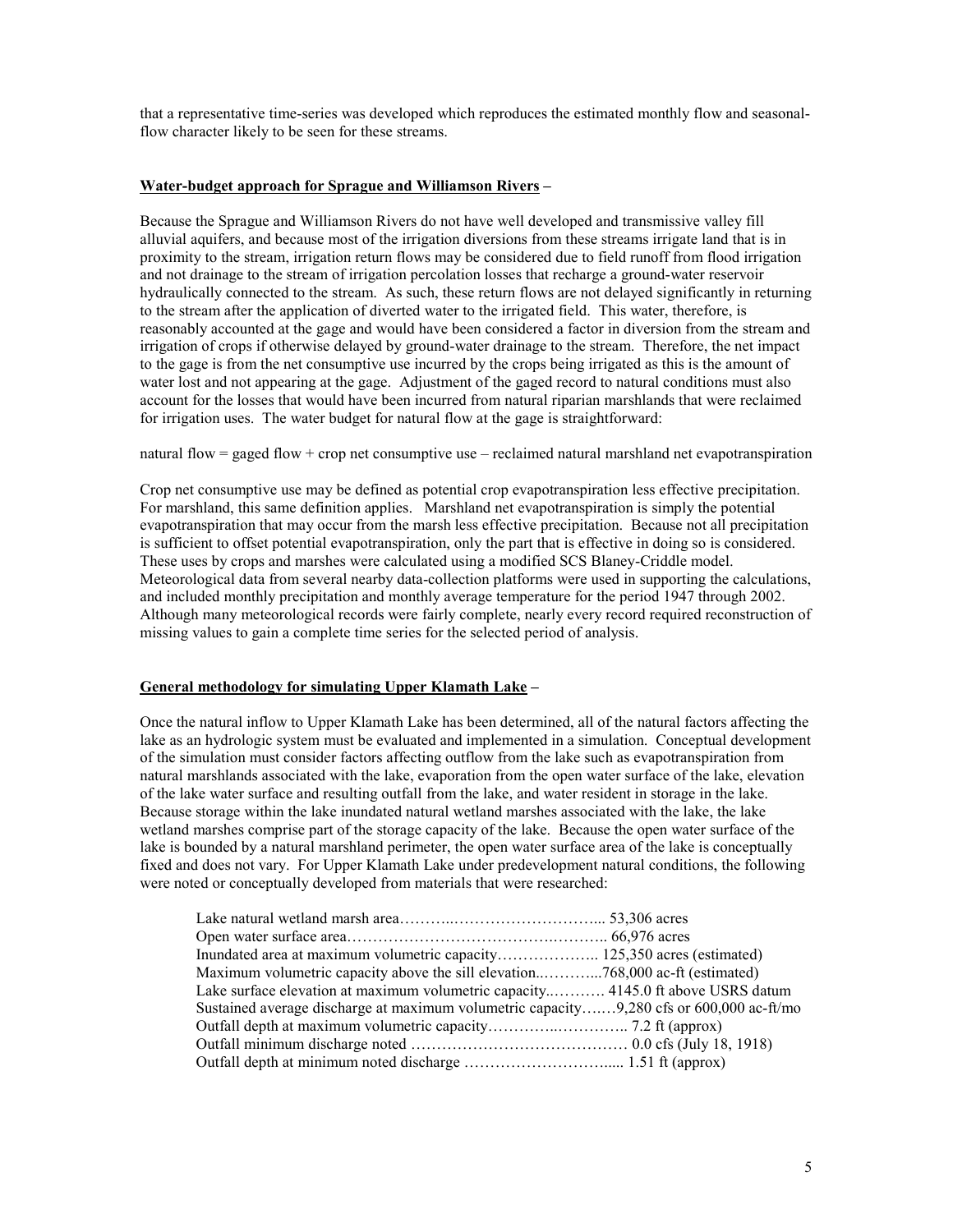In addition, approximately 9210 acres of emergent marsh were associated with Upper Klamath Lake. Within the conceptual view of the lake, this emergent marsh causes a direct depletion of inflow to the lake.

These listed factors are somewhat simply interrelated and accounting for them is straightforward. Relationships for gage height of the water surface of the lake versus storage in the lake were developed from published data generally for the pre-dam 1904 to 1918 period. A discharge-rating curve was also developed from these same data where the relationship for monthly total outfall from the lake may be computed from the determined monthly average water surface elevation. For the lake, the basic conceptual process accounting for the monthly water budget is as follows:

net inflow = natural inflow – open water surface evaporation – marsh net consumptive use + precipitation to open water surface

storage = residual storage + net inflow

water surface gage elevation  $=$  gage elevation (storage)

outfall = discharge rating curve (water surface gage elevation)

residual storage = storage - outfall

The sequence indicated in the water budget accounting, above, is simply repeated on a month-to-month basis for the selected 52 yr period of record. The resulting records of interest are for natural outfall from the lake to the Link River, and monthly average elevation of the water surface of the lake.

#### **Evaluation of natural losses from Upper Klamath Lake –**

Evaporation from the open-water surface of the lake and marshland evapotranspiration were estimated using meteorological data that were available and reconstructed for several nearby data collection platforms. Water-surface evaporation was calculated using Hargreaves' equation for daily incremental data, where such data were available, or for monthly data where data records were reconstructed for average monthly temperature and precipitation if daily data were unavailable. The calculated values for *Hargreaves* evaporation on a monthly basis were adjusted to approximate the evaporation rate in ft/month from the open water surface of the lake. Net evapotranspiration from marshland associated with Upper Klamath Lake was calculated using the same modified SCS Blaney-Criddle model used in analyses for the Sprague and Williamson Rivers. Meteorological stations included four primary stations and one supporting station for the completion of the evaporation the transpiration analyses.

## **Evaluation of inflow data –**

Natural flow data developed by water budget assessments of the Sprague and Williamson Rivers were evaluated using double-mass analysis coupled with an integrated trend analysis. Through use of this technique, results may be immediately evaluated for representative recovery of variability and comparability with another stable record that is forming the basis for the comparison. Comparative differences may be assessed immediately for any single month, and veracity of the achieved results verified through evaluation of the reconstructed annual time series. Because these records are restored to natural flow based on an empirical assessment of agricultural uses and reclaimed marshland losses, trend assessment and double-mass analysis are the most immediate means to determine the representative value of these restored records. Evaluation of results in this manner was accomplished only for those specific inflow records to Upper Klamath Lake that were restored to undepleted natural flow, or for the comparison of specific gaged records and related meteorological records forming the basis for evaluating reconstructed natural streamflow. Through this process, reconstructed natural flows derived for this study were shown to be representative and comparable with other available gaged natural flow records.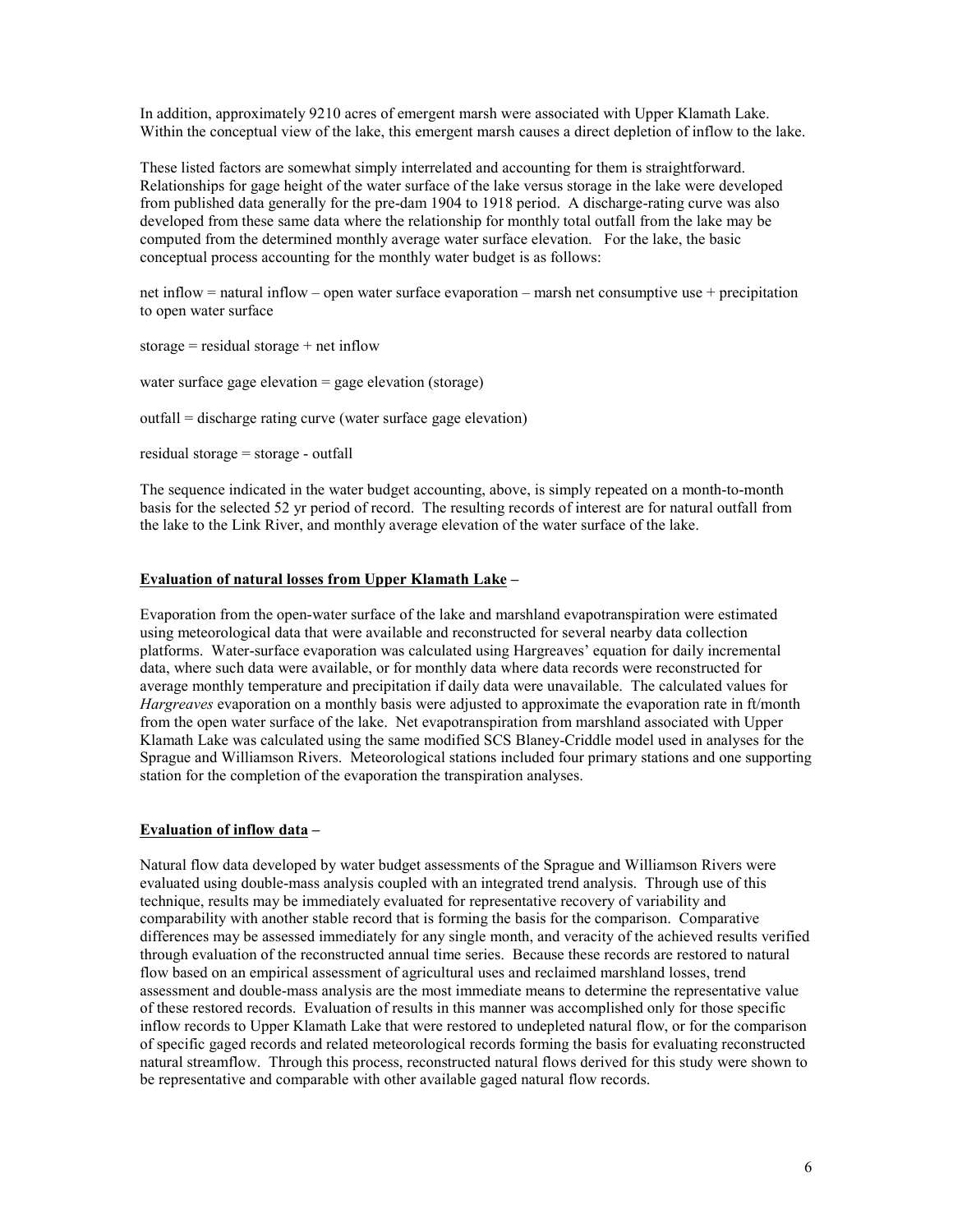Because there are no long-term, natural-flow stream gages in the upper Klamath basin, the comparison of developed natural flow at specific inflow nodes must be made with natural flow gages in an adjacent basin. Only one such gage is present, 14328000 Rogue River above Prospect, for comparison with natural flow histories that have been developed for the upper Klamath basin. The basic premise of the comparison is rather simple, namely, that climatic variability between the upper Rogue basin and the area of interest for the upper Klamath basin is consistent and within a larger, dominant, regional climatic regime. However, the gage chosen within the Rogue basin must be checked, itself, to determine the veracity of this assumption both with regard to natural flow conditions, and climatic consistency. Albeit there are watershed changes due to logging in the upper Rogue basin, the comparison of this gage may be made, nonetheless, with another similar gage which may, or may not, have similar watershed changes. For well managed forest practices, these watershed changes are not noted as catastrophic to the watershed and pose much less impact than catastrophic events such as fire. Further, long-term climatic records such as those for precipitation at Crater Lake National Park and at Prospect were used to cross-refer and check consistency in evidence of trend and of regional climatic consistency.

### **Water balance of the natural Upper Klamath Lake –**

The balance of the natural inflow to Upper Klamath Lake and attendant losses from the associated marshlands and the open water surface of the lake results in outfall from the lake at Link River. Inflow to the lake is therefore supporting these losses. The magnitude of each factor in the water balance may be described by examination of its respective time series.

#### *Williamson River –*

Natural inflow to Upper Klamath Lake from the Williamson River was determined as the sum of the restored natural flow of the Sprague above its confluence with the Williamson, and restored natural flow of the Williamson above the Sprague. Together, the combined inflow of these streams was determined as an annual average of about 910,000 ac-ft for the 52 yr period of record being considered Examination of the normalized annual time series for this inflow, in comparison with the Rogue, shows the indication that both streams have a declining trend and that the reconstructed natural flow of the Williamson appears to be consistent with that observed in another natural flow system within the regional climatic regime. A plot of the trend assessment for the annual time series is shown below.

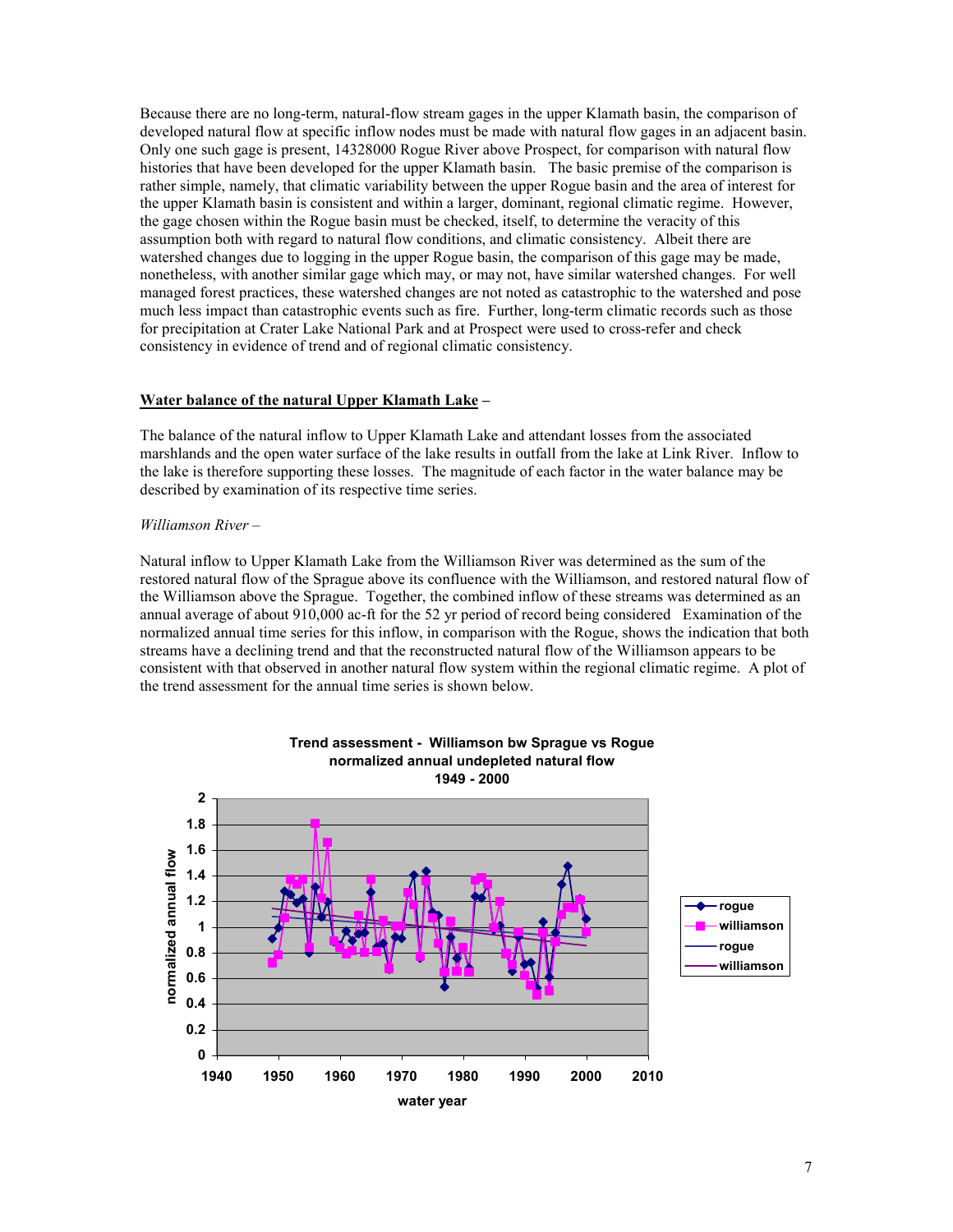### *Wood River Valley* –

Natural inflow to Upper Klamath Lake from streams in the Wood River Valley is comprised of the total inflow from the Wood River and Crooked Creek, and streams along the west side of the valley that head on the east flank of the Cascades. For the Wood River and Crooked Creek, total natural inflow from these streams was found to average just more than 370,000 ac-ft per year for the 52 yr period of record. Streams on the west side of the valley were determined to have a natural inflow averaging nearly 118,000 ac-ft for the 52 yr period of record. The combined natural inflow from the Wood River Valley averages approximately 488,500 ac-ft per year for the 52 yr period of record.

## *Losses from Upper Klamath Lake* –

For Upper Klamath Lake, the net evapotranspiration from attendant natural marshlands and the net evaporation from the open water surface of the natural lake comprise losses that are supported by the natural inflow to the lake. Marshlands are comprised of lake wetland marsh that is continually inundated by storage in the natural lake, and lake emergent marsh that is subirrigated from ground water that is associated with the natural lake. For the slightly more than 62,500 acres of marshland associated with the natural Upper Klamath Lake, these attendant losses averaged about 85,200 ac-ft per year for the 52 yr period of record. For the same period, net evaporation from the nearly 67,000 acres of open water surface of the lake averaged about 158,300 ac-ft per year.

## *Resulting water balance for Upper Klamath Lake* –

The resulting natural outfall of Upper Klamath Lake is the consequence of total inflow and net loss. For natural lake conditions, the water balance rounded to the nearest thousand acre-feet, below, is the result and includes an estimated 6000 ac-ft per year of unmeasured ground-water accrual to the lake.

This result is comparable with the simulated average annual natural outfall of Upper Klamath Lake which includes the annualized residual storage carried in the final time step of the simulation. The comparable trend analysis for this outfall is shown below.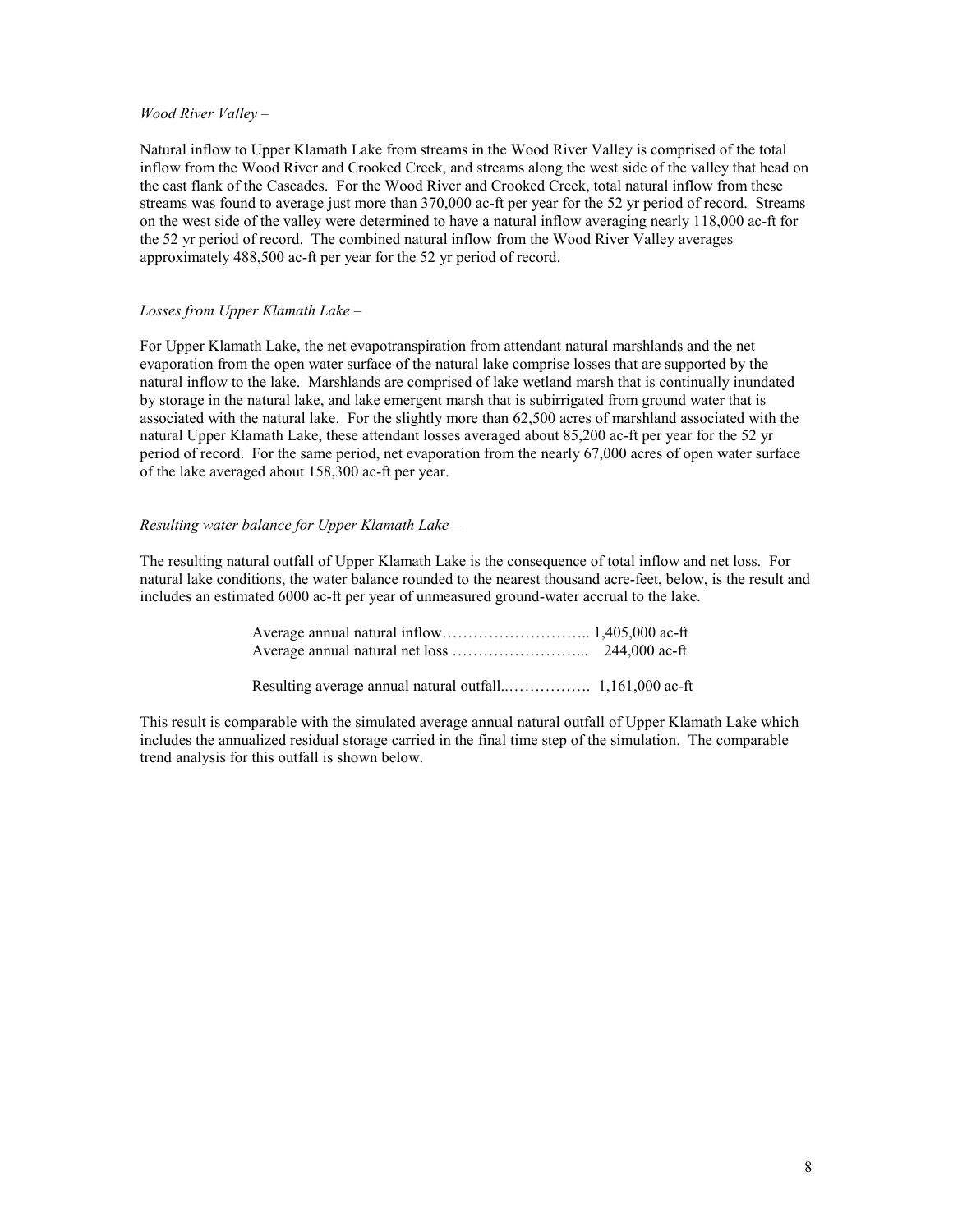

### **Discussion** –

The process developed for the water budget for evaluating the undepleted natural outfall of Upper Klamath Lake appears to adequately account for factors in the watershed that have affected inflow to the lake, and for losses due to natural condition of the lake. Watershed conditions were examined and changes in streamflow due to irrigation of croplands was evaluated. Simulated outfall from Upper Klamath Lake was based on a conceptually straightforward explanation of the dynamic response of the lake to net inflow and storage within the lake as a natural water body. Records used in developing this analysis, which is an empirical assessment, were derived from both stream gaging flow histories, and from climatological records for stations within and adjacent to the study area. These sources of data are reasonably diverse and the processes used are conceptually well based and sufficient that the result of the analysis seems adequate and representative. A critical example showing this statement is reasonable is in regard to changes in watershed condition of the Sprague and Williamson Rivers (other than irrigated agriculture) and the net affect on streamflow. As these changes are progressive and cumulative, the net impact of these changes, if evident, would appear in the double mass and trend analysis that was completed comparing the calculated natural flow of the Williamson with the gaged natural flow of the Rogue. In that comparison, the trend in the normalized natural flow of the Williamson was shown to be consistent and comparable with the trend in the normalized annual flow of the Rogue.

Resulting elements of the simulation can be examined to determine if the response of the lake and resulting outfall is consistent with historical experience. One of the fundamental problems in this comparison, however, is that historical experience with the natural lake was during a series of years early in the  $20<sup>th</sup>$ century when inflow to the lake was consistently about 1.35 times the average indicated for the period of interest in this study. An element examined for this consistency is the simulated water surface elevation of the lake, as shown on the following page, below. The trace of the time series for monthly average elevation of the water surface does not show any excursions or deviations that are inconsistent with historical experience.

Of particular interest regarding the outfall from the lake is the hydrographic trace for the last half of the period of interest. Results of the analysis show monthly average flows during the summers of 1992 and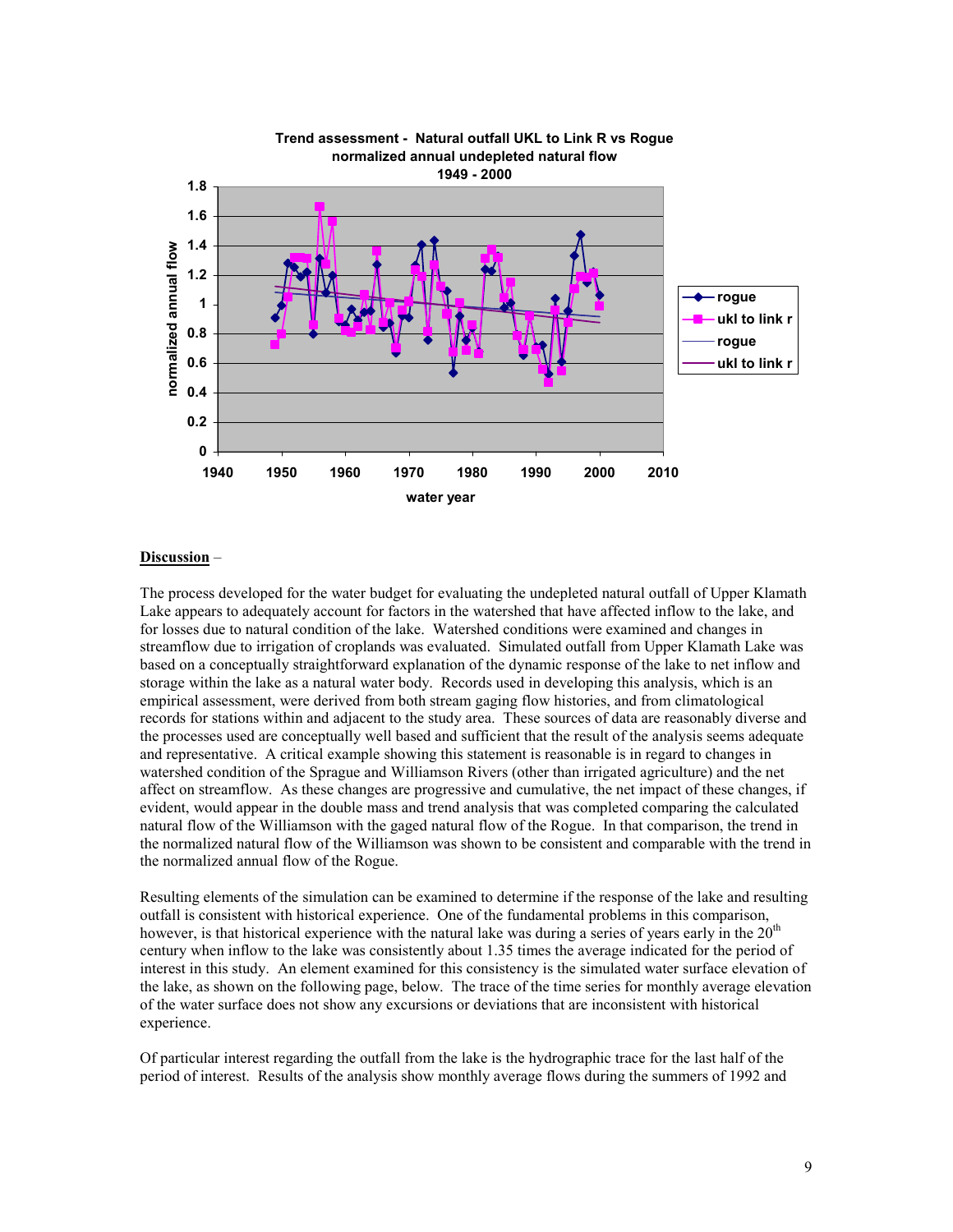

1994 are as low as those encountered historically for the natural lake. Further, climatic factors that are causing the declining trend noted for inflow may be responsible for these secular low flows.

An examination of the hydrographic trace of the inflow and outflow for the last half of the period of interest illuminates the secular nature of the low mid-summer outfall from Upper Klamath Lake, as shown below. For years such as 1977, 1981, 1988, 1991, 1992, and 1994, significant late-spring seasonal snowmelt was not evident and the summer season natural outfall from Upper Klamath Lake was minimal. The secular minimum shown in 1992 indicates that *the mid-summer transit loss across the natural lake exceeds 800 cfs*, which is accountable to the nearly 130,000 acres of natural marshland and open water surface that were attendant to the natural lake.